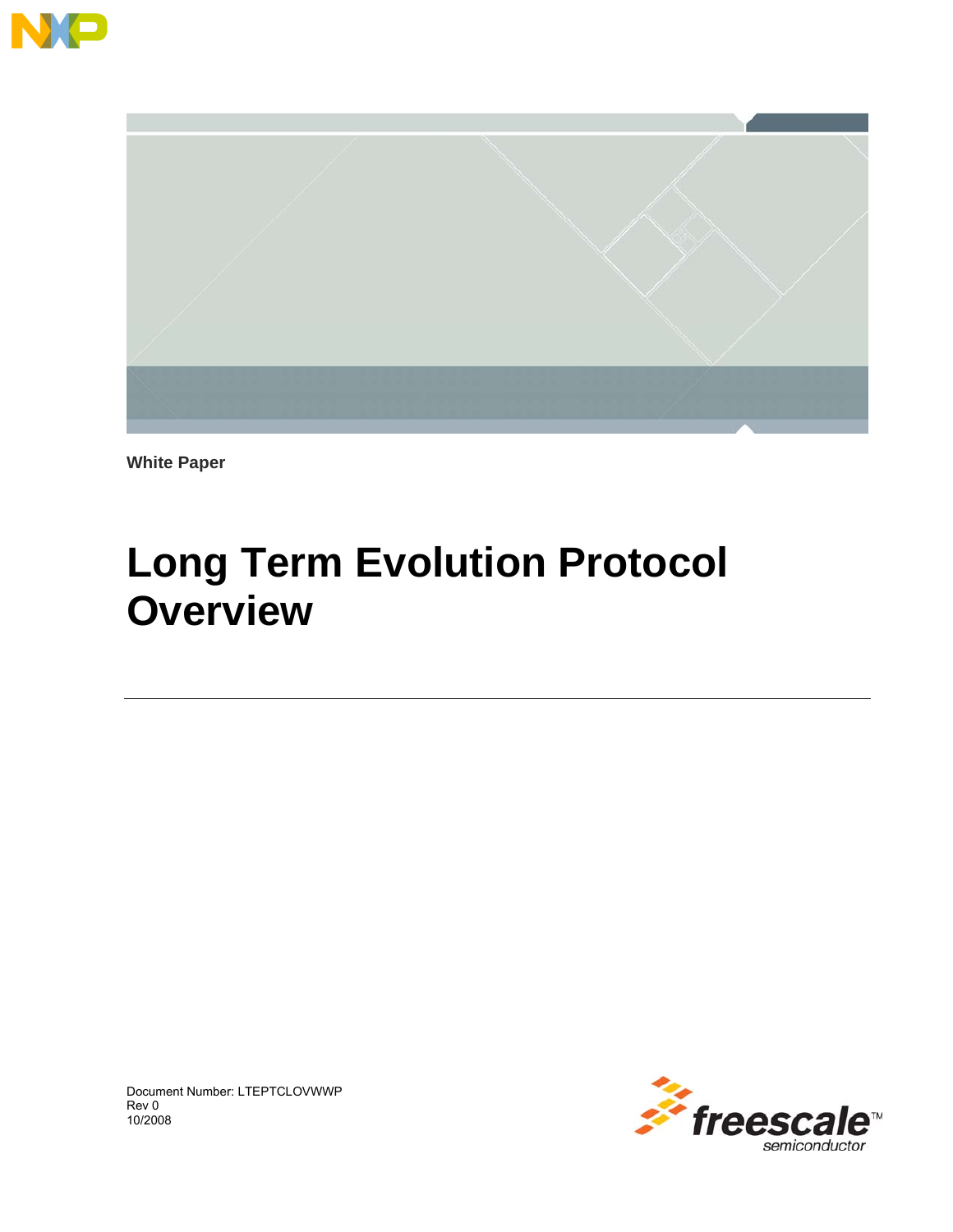

# **Overview**

Long term evolution (LTE) is the next step forward in cellular 3G services. LTE technology is a based on a 3GPP standard that provides for a downlink speed of up to 150 megabits per second (Mbps) and an uplink speed of up to 50 Mbps. Fixed wireless and wired standards are already approaching or achieving 100 Mbps or faster, and LTE is a way for cellular communications to operate at that high data rate.

This paper provides an introduction to how the LTE protocol stack operates. Because the final 3GPP specification will cover tens of thousands of pages, this paper touches only on the highest levels of protocol operation. The paper discusses the history and application requirements that determine the functions and priorities of LTE, examines the protocol stack in terms of the time domain and in terms of information moving through the stack, and finally discusses more specialized aspects of the standard such as scheduling and quality of service, management and control functions, handovers and power save operation.

# **Contents**

| 1                                 | Introduction                                             |                                                          |                                     |                |  |  |
|-----------------------------------|----------------------------------------------------------|----------------------------------------------------------|-------------------------------------|----------------|--|--|
|                                   |                                                          |                                                          | 1.1 Protocol Design                 | 1              |  |  |
|                                   |                                                          | <b>3GPP Standards</b>                                    | 1.2 History and Scope of            | 1              |  |  |
|                                   |                                                          |                                                          | 2 LTE Architecture                  | $\overline{2}$ |  |  |
|                                   |                                                          |                                                          | 2.1 How the MAC Sees the PHY        | $\overline{2}$ |  |  |
|                                   |                                                          | 2.2 Frames and Packet Timelines:<br><b>I TF Downlink</b> |                                     |                |  |  |
| 3                                 |                                                          |                                                          | Life of an LTE Packet               | 4              |  |  |
|                                   |                                                          |                                                          | 3.1 Life of an LTE Packet: Downlink | 4              |  |  |
|                                   |                                                          | 3.1.1                                                    | <b>MAC Layer</b>                    | 4              |  |  |
|                                   |                                                          | 3.1.2                                                    | <b>Hybrid ARQ</b>                   | 4              |  |  |
|                                   |                                                          | 3.1.3                                                    | <b>MAC Channels</b>                 | 5              |  |  |
|                                   |                                                          | 3.1.4                                                    | <b>MAC Downlink Mapping</b>         | 5              |  |  |
|                                   | <b>MAC Format Selection and</b><br>3.1.5<br>Measurements |                                                          |                                     |                |  |  |
|                                   |                                                          | 3.1.6                                                    | <b>RLC Layer</b>                    | 6              |  |  |
|                                   |                                                          | 3.1.7                                                    | <b>PDCP Layer</b>                   | 7              |  |  |
| 3.2 Life of an LTE Packet: Uplink |                                                          |                                                          |                                     |                |  |  |
|                                   |                                                          | 3.2.1                                                    | <b>PDCP Layer</b>                   | 9              |  |  |

|   |                                         | 3.2.2 RLC Layer                  | 9  |
|---|-----------------------------------------|----------------------------------|----|
|   | 3.2.3                                   | <b>MAC Layer</b>                 | 9  |
|   |                                         | 3.3 Life of a Packet: Conclusion | 11 |
|   |                                         | 4 LTE Protocol Operation         | 12 |
|   | 4.1 Scheduling                          |                                  | 12 |
|   |                                         | 4.1.1 Downlink Scheduling        | 12 |
|   | with HARO                               | 4.1.2 Downlink Scheduling        | 13 |
|   | with HARO                               | 4.1.3 Uplink Scheduling          | 14 |
|   |                                         | 4.2 QoS Architecture             | 15 |
|   | 4.3 Management and Control Functions 15 |                                  |    |
|   |                                         | 4.4 Handover and Roaming         | 16 |
|   |                                         | 4.4.1 Handover Measurement       | 16 |
|   | 4.4.2                                   | Handover: Neighbor Lists         | 17 |
|   |                                         | 4.5 Power Save Operation         | 17 |
|   |                                         | 4.5.1 DRX and DTX                | 17 |
|   |                                         | 4.5.2 Long and Short DRX         | 17 |
| 5 | Conclusion                              |                                  | 18 |
|   |                                         |                                  |    |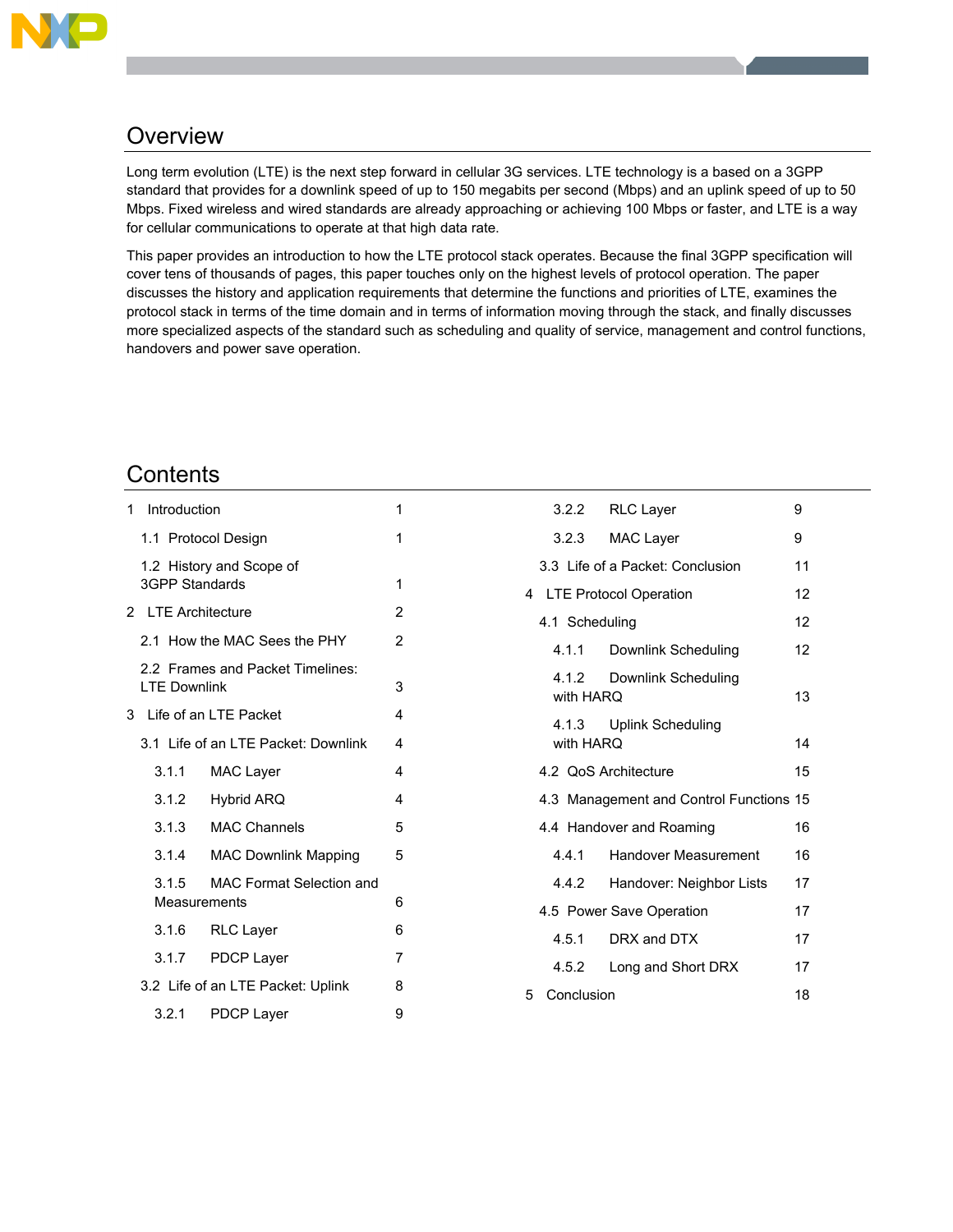

# **1 Introduction**

Long Term Evolution (LTE) is important because it will bring up to a 50x performance improvement and much better spectral efficiency to cellular networks. LTE is different from other technologies that call themselves 4G because it is completely integrated into the existing cellular infrastructure for 2G and 3G. This allows seamless handoff and complete connectivity between previous standards and LTE. LTE is in trials now and should see commercial deployment by 2010.

This paper provides an overview of the MAC for 3GPP™ Long Term Evolution (LTE) also referred to as E-UTRAN, with a focus on the handset or User Equipment (UE). The protocol stack functions consist of the Medium Access Control (MAC), Radio Link Control (RLC), Packet Data Convergence Protocol (PDCP), and Radio Resource Control (RRC).

LTE is the latest generation of the 3GPP standards. The LTE standard specifies an IP-only network supporting data rates up to 150 Mbps. These high data rates will enables new applications and services such as voice over IP, streaming multimedia, videoconferencing or even a high-speed cellular modem.

# **1.1 Protocol Design**

The LTE standard grew out of the Global System for Mobile Communications (GSM) and Universal Mobile Telecommunications System (UMTS) standards, commonly called 3G. Voice communication was primary application, with data added recently. Mobility and seamless handoff were requirements from the start, as was a requirement for central management of all nodes.

LTE speeds will be equivalent to what today's user might see at home on a fast cable modem. The LTE standard is designed to enable 150 Mbps downlink and 50 Mbps uplink over a wide area. While 150 Mbps is LTE's theoretical top uplink speed, each user's bandwidth will depend on how carriers deploy their network and available bandwidth. Supporting high rates while minimizing power is a key design challenge.

The LTE physical layer is unique because it has asymmetrical modulation and data rates for uplink and downlink. The standard is designed for full-duplex operation, with simultaneous transmission and reception. The radio is optimized for performance on the downlink, because the transmitter at the base station has plenty of power. On the uplink, the radio is optimized more for power consumption than efficiency, because while processing power has increased, mobile device battery power has stayed essentially constant.

# **1.2 History and Scope of 3GPP Standards**

The standardization process for LTE comes out of the Third Generation Partnership Project (3GPP), which was developed out of GSM cellular standards. Work on LTE has been going on since 2004, building on the GSM/UMTS family of standards that dates from 1990. Stage 2 of the standard, the functional descriptions, was completed in 2007. The standards bodies are currently finalizing Stage 3, which is the detailed specifications. Stage 3 is expected to be completed by the end of 2008.

The LTE standard was designed as a completely new standard, with new numbering and new documents—it does not build on the previous series of UMTS standards. Earlier elements were only brought in if there was a compelling reason for them to exist in the new standard. There is no requirement for backward compatibility or error interoperability, for example, because LTE will operate in different spectrum using a different physical layer and different coding. However, The architecture may often appear similar because the standards were created by similar standards bodies.

The entire LTE system is specified by a large number of 3GPP working groups which oversee everything from the air interface to the protocol stack and the infrastructure network. This paper focuses on protocols specified by RAN2, a 3GPP Radio Area Network working group<sup>1</sup>. LTE is a departure from historical cellular and telecom operations, which were circuit switched. LTE is the first GSM/3GPP standard that is fully IP and packet-based. Much of the complexity of UMTS that deals with circuit switching is not carried into LTE; this has allowed some simplifications and optimizations of

-

<sup>&</sup>lt;sup>1</sup> For more information about RAN2, visit the 3GPP RAN2 web pages at http://www.3gpp.org/tb/ran/RAN2/RAN2.htm.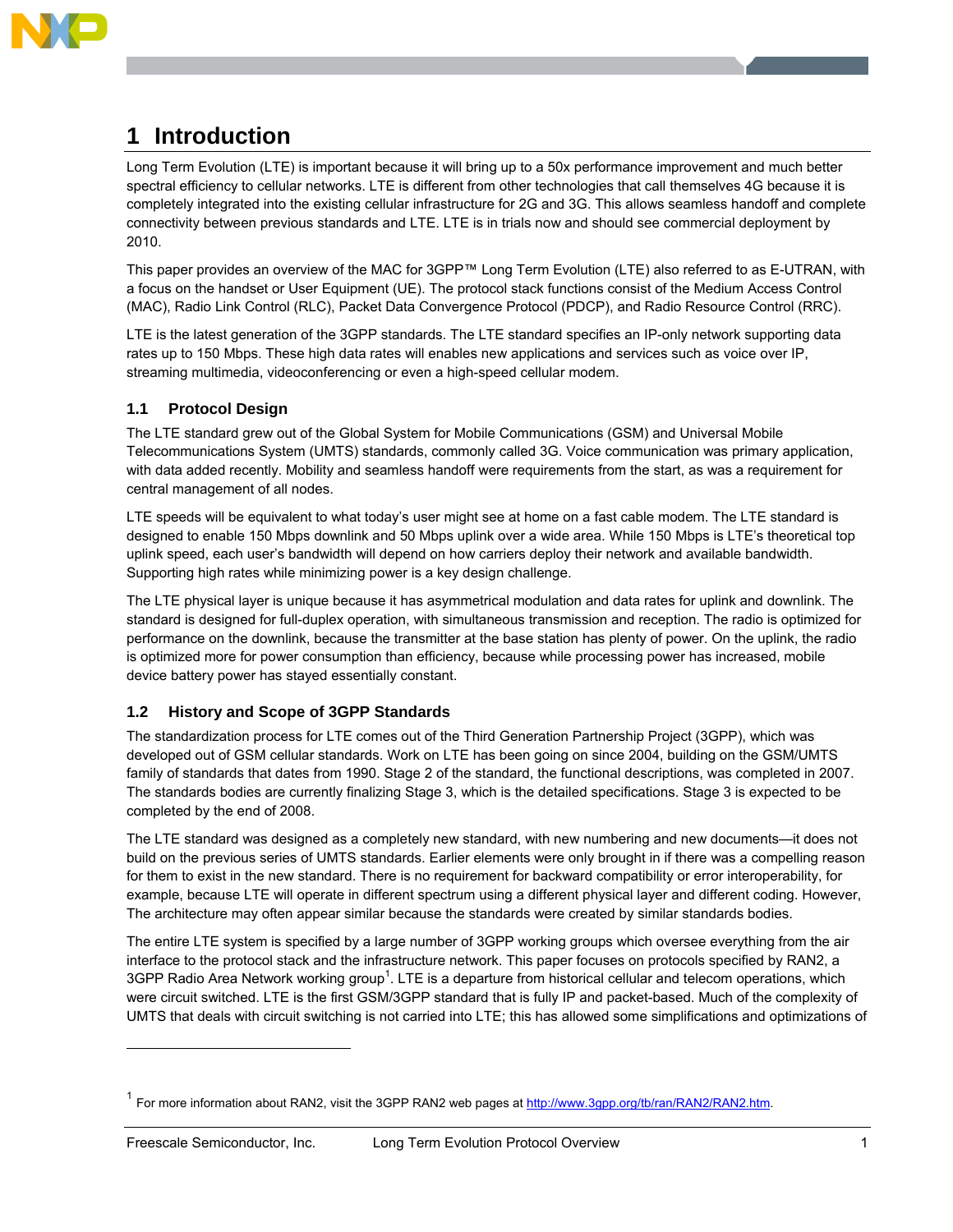

the architecture. LTE provides a packet switched model at the SAP, but retains a circuit switched model at the PHY. The physical layer itself maintains the continuous connection model, especially on the downlink, where there is continuous transmission.

# **2 LTE Architecture**

Figure 2.1 provides a high-level view of LTE architecture. This is a snapshot of the part that most closely interacts with the UE, or mobile device. The entire architecture is much more complex; a complete diagram would show the entire Internet and other aspects of network connectivity supporting handoffs among 3G, 2G, WiMAX, and other standards. This particular device shows the eNodeB, which is another name for the base station, and the interfaces between the eNodeB and UEs. The E-UTRAN is the entire network, which is the "official" standards name for LTE.





- **eNB**: Enhanced Node B, or base station
- **UE**: User Equipment
- **EPC**: Evolved Packet Core
	- o **MME**: Mobility Management Entity (Control Plane)
	- o **SAE**: System Architecture Evolved (User Plane)
- **E-UTRAN**: Evolved Universal Terrestrial Radio Access Network

# **2.1 How the MAC Sees the PHY**

The LTE PHY is typically full duplex. LTE is designed primarily for full duplex operation in paired spectrum. To contrast, WiMAX operates in half duplex in unpaired spectrum, where information is transmitted in one direction at a time. LTE can support TDD operation in unpaired spectrum; however, it is not a primary focus of the design. The PHY operates continuously for downlink with interspersed sync, providing multiple channels simultaneously with varying modulation.

The downlink channel operates as a continuous stream. Unlike IEEE® 802 family standards, there is no relation between the air interface—transmitted frames on the air—and the actual service data unit (SDU) packets that are coming from the top of the protocol stack. LTE uses the concept of a resource block, which is a block of 12 subcarriers in one slot. A transport block is a group of resource blocks with a common modulation/coding. The physical interface is a transport block, which corresponds to the data carried in a period of time of the allocation for the particular UE. Each radio subframe is 1 millisecond (ms) long; each frame is 10 milliseconds. Multiple UEs can be serviced on the downlink at any particular time in one transport block. The MAC controls what to send in a given time.

The LTE standard specifies these physical channels:

- Physical broadcast channel (PBCH)
	- o The coded BCH transport block is mapped to four subframes within a 40 ms interval
	- $\circ$  40 ms timing is blindly detected, i.e. there is no explicit signaling indicating 40 ms timing
	- o Each subframe is assumed to be self-decodable, i.e. the BCH can be decoded from a single reception, assuming sufficiently good channel conditions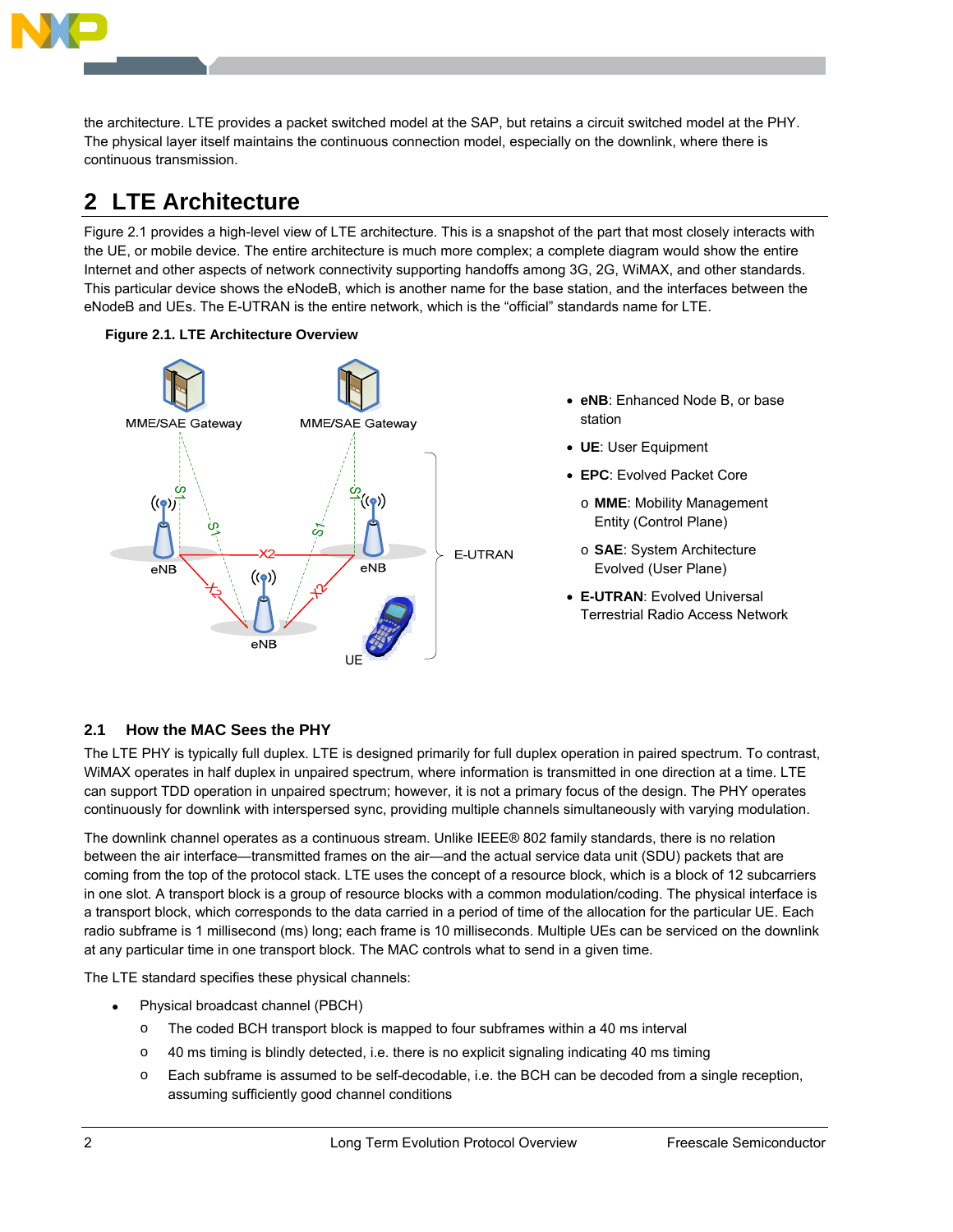

- Physical control format indicator channel (PCFICH)
	- o Informs the UE about the number of OFDM symbols used for the PDCCHs
	- o Transmitted in every subframe
- Physical downlink control channel (PDCCH)
	- o Informs the UE about the resource allocation of PCH and DL-SCH, and Hybrid ARQ information related to DL-SCH
	- o Carries the uplink scheduling grant
- Physical Hybrid ARQ Indicator Channel (PHICH): Carries Hybrid ARQ ACK/NAKs in response to uplink transmissions.
- Physical downlink shared channel (PDSCH): Carries the DL-SCH and PCH
- Physical multicast channel (PMCH): Carries the MCH
- Physical uplink control channel (PUCCH)
	- o Carries Hybrid ARQ ACK/NAKs in response to downlink transmission
	- o Carries Scheduling Request (SR)
	- o Carries CQI reports
- Physical uplink shared channel (PUSCH): Carries the UL-SCH
- Physical random access channel (PRACH): Carries the random access preamble

# **2.2 Frames and Packet Timelines: LTE Downlink**

Figure 2.2 shows a time domain view. At the bottom are radio frames. A full frame is 10 ms but we normally think in terms of the 1-ms subframe, which is the entity that contains the transport block. Within the transport block is the MAC header and any extra space (padding). Within that there is the RLC header, then within the RLC header there can be a number of PDCPs. There is a somewhat arbitrary relationship between the IP packets coming in, which form the SDUs, and how the RLC PDUs are formed. Therefore you can make the maximum effective use of radio resources in a fixed period of time.

#### **Figure 2.2. Time domain view of the LTE downlink**

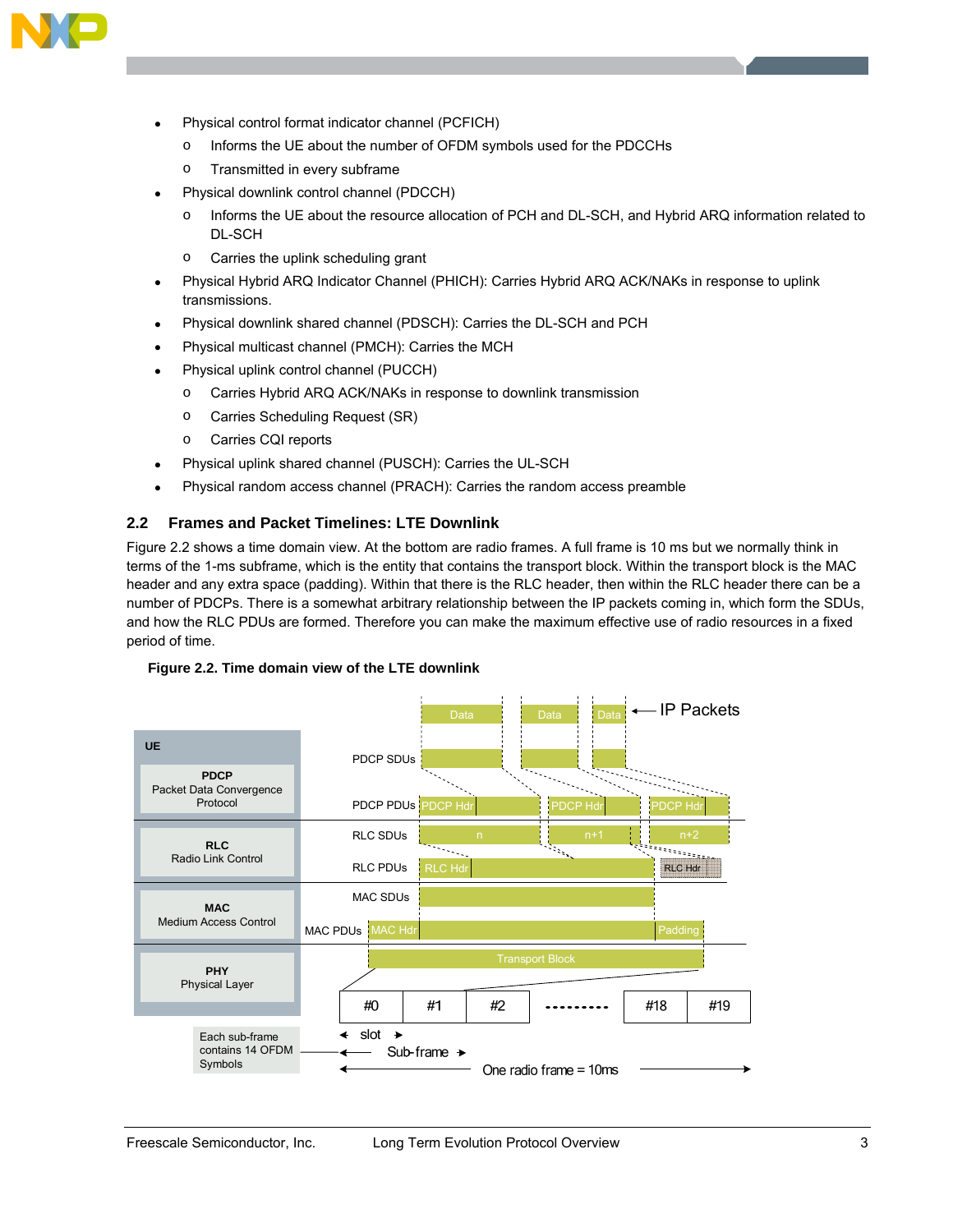

# **3 Life of an LTE Packet**

This section traces the flow of a packet through the sub-layers of the LTE stack. The downlink direction (from network to terminal) is covered first. An uplink packet is then described, highlighting any differences.

# **3.1 Life of an LTE Packet: Downlink**

Stacks are always shown graphically with the higher layers on the top, so the downlink flow progresses upward through the stack in Figure 3.1. Start by delivering a transport block from the physical layer to the MAC – that contains the information that was decoded off the air in the previous radio subframe. There can be an arbitrary relationship between what's in the transport block and the actual packets that are being delivered to higher layers.





The transport block, delivered from the PHY to the MAC, contains data from the previous radio subframe. It may contain multiple or partial packets, depending on scheduling and modulation.

# **3.1.1 MAC Layer**

The MAC, represented in the MAC block in Figure 3.1, is responsible for managing the hybrid ARQ function, which is a transport-block level automatic retry. It also performs the transport as a logical mapping—a function that breaks down different logical channels out of the transport block for the higher layers. Format selection and measurements provide information about the network that is needed for managing the entire network to the radio resource control.

# **3.1.2 Hybrid ARQ**

The Hybrid Automatic Repeat-reQuest (HARQ) process, done in combination between the MAC and the PHY, retransmits transport blocks (TBs) for error recovery. The PHY performs the retention and re-combination (incremental redundancy) and the MAC performs the management and signaling.

The MAC indicates a NACK when there's a transport block CRC failure; the PHY usually indicates that failure. Retransmission is done by the eNodeB or the sender on the downlink using a different type of coding. The coding is sent and maintained in buffers in the eNodeB. Eventually, after one or two attempts, there will be enough data to reconstruct the signal. In HARQ operation, the retransmission does not have to be fully correct. It has to be correct enough that it can be combined mathematically with the previous transport block in order to produce a good transport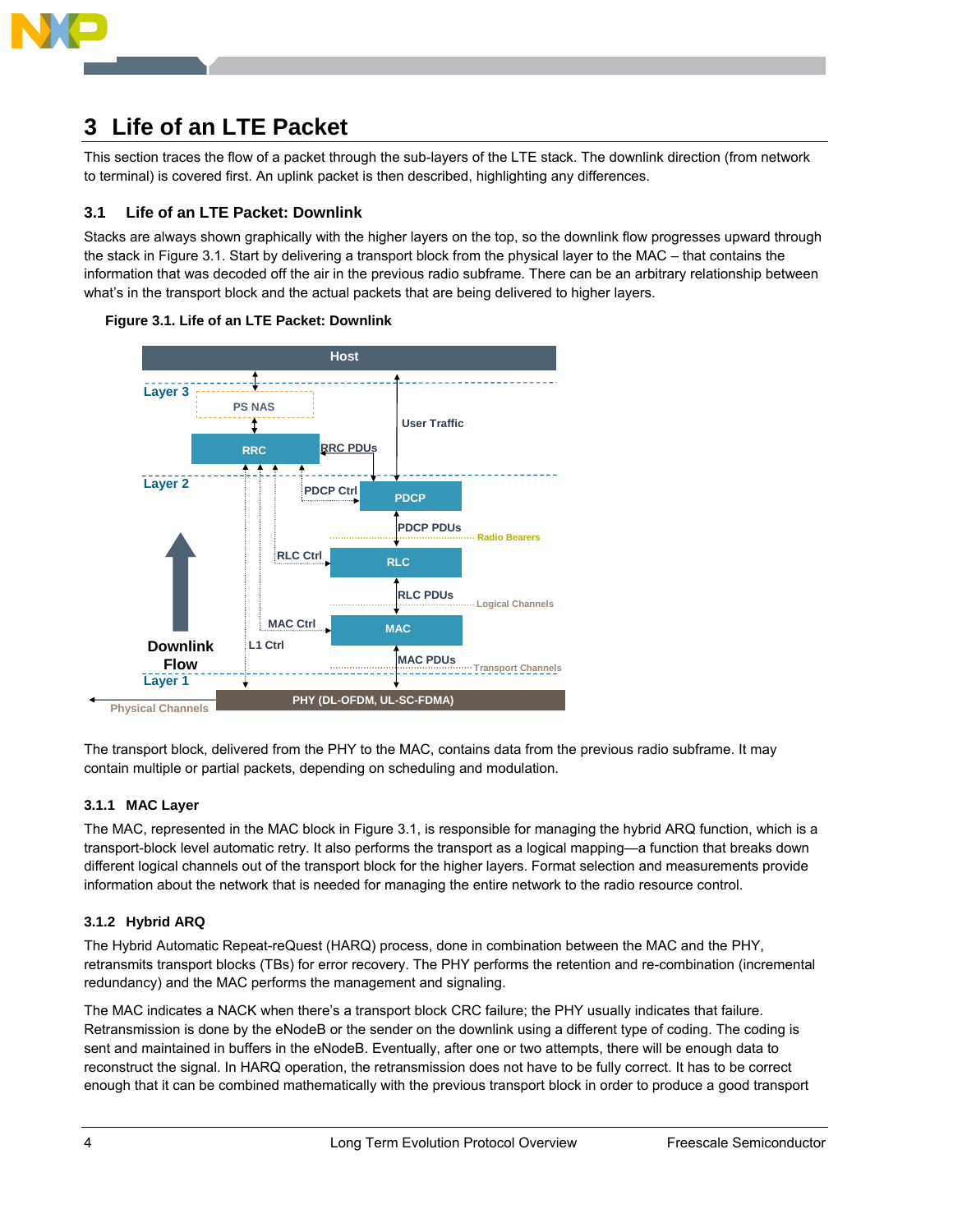

block. This is the most efficient way of providing this ARQ function. It does operate at the transport block level, there is another ARQ process mechanism operating at the RLC.

These are the basic steps of the HARQ process:

- MAC sends "NACK" message when TB fails CRC
- Transport blocks with errors are retained
- PHY retransmits with different puncturing code
- Retransmission combined with saved transport block(s)
- When correct transport block is decoded, MAC signals "ACK"
- Multiple HARQ processes can run in parallel to retry several outstanding TBs

# **Figure 3.2. Simplified HARQ operation**



#### **3.1.3 MAC Channels**

Logical channels exist at the top of the MAC. They represent data transfer services offered by the MAC and are defined by what type of information they carry. Types of logical channels include control channels (for control plane data) and traffic channels (for user plane data).

Transport channels are in the transport blocks at the bottom of the MAC. They represent data transfer services offered by the PHY and are defined by how the information is carried, different physical layer modulations and the way they are encoded

# **3.1.4 MAC Downlink Mapping**

When a valid transport block is available from the HARQ process, the transport channels are mapped to logical channels. Figure 3.3 shows the physical layer control channel at the bottom of the picture; working up, it terminates in the MAC layer. It is used for scheduling, signaling and other low-level functions. The downlink shared channel contains both a transport channel for paging and for downlink. The physical broadcast channel goes all the way through for broadcast.

Multicast channels are grayed out in Figure 3.3 because they are not being specified in Release 8 of the LTE standard. These channels will be re-addressed in Release 9.



# **Figure 3.3. MAC Downlink Mapping**

- **Logical Channels** 
	- o PCCH: Paging Control Channel
	- o BCCH: Broadcast Control Channel
	- o CCCH: Common Control Channel
	- o DCCH: Dedicated Control Channel
	- o DTCH: Dedicated Traffic Channel
	- o MCCH: Multicast Control Channel
	- o MTCH: Multicast Traffic Channel
- **Transport Channels** 
	- o PCH: Paging Channel
	- o BCH: Broadcast Channel
	- o DL-SCH: Downlink Shared Channel
	- o MCH: Multicast Channel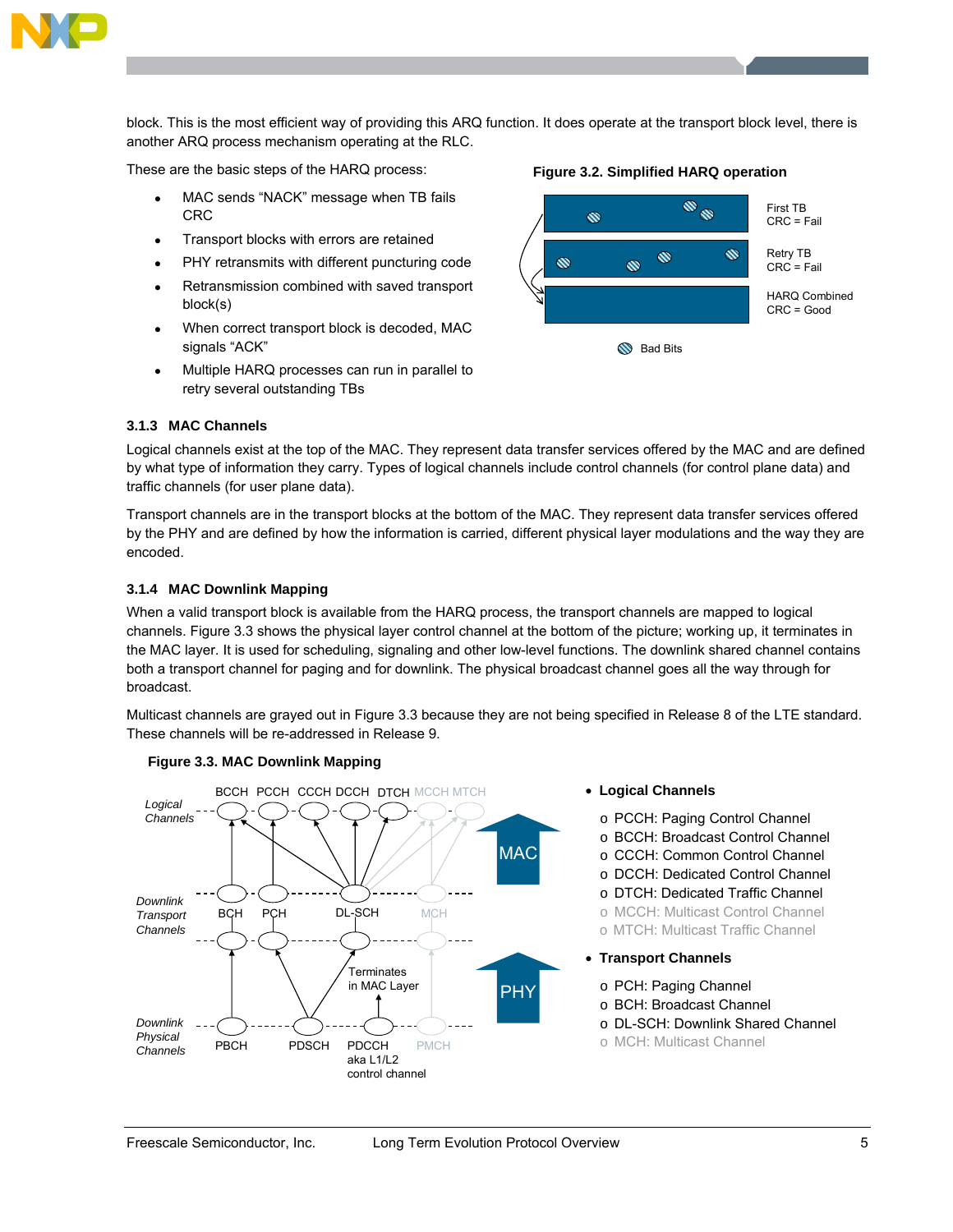

Transport channels use different modulations and coding. Paging and broadcast channels must be received everywhere in the cell, so they must use robust modulation. The DL-SCH can be optimized by the UE.

Figure 3.3 illustrates the following logical channels:

- Dedicated Traffic Channel (DTCH): A point-to-point channel, dedicated to one UE, for the transfer of user information. A DTCH can exist in both uplink and downlink.
- Broadcast Control Channel (BCCH): A downlink channel for broadcasting system control information.
- Paging Control Channel (PCCH): A downlink channel that transfers paging information. This channel is used when the network does not know the location cell of the UE.
- Common Control Channel (CCCH): Uplink channel for transmitting control information between UEs and network. This channel is used by the UEs having no RRC connection with the network.
- Dedicated Control Channel (DCCH): A point-to-point bi-directional channel that transmits dedicated control information between a UE and the network. Used by UEs that have an RRC connection.

### **3.1.5 MAC Format Selection and Measurements**

The format selection process prepares the physical layer to be ready for the coding and modulation of the next transport block. On downlink, the MAC in the UE interprets the transport format. The eNodeB includes information in each transport block that specifies the format using a Modulation Coding Scheme (MCS) for the next transport block; this can change dynamically. The MAC configures the PHY for the next TB.

The MAC coordinates measurements from the local PHY to the RRC regarding local status and conditions, and the RRC reports back to the eNodeB using control messages. From the eNodeB to the RRC, the RRC controls local PHY modulation and configuration settings.

MAC measurements support downlink scheduling. Rates and radio conditions at the UE are used by the eNodeB. Buffer status reports and other types of signaling are carried back to the higher layers through RRC messaging. If the rate is high, fewer time slots are needed to send data. Both uplink and downlink are fully scheduled by the eNodeB.

#### **3.1.6 RLC Layer**

The RLC layer is illustrated by the RLC block in Figure 3.1 on page 4. It performs segmentation and reassembly and operates in three modes: transparent mode (TM), acknowledged mode (AM) and unacknowledged mode (UM). These are used by different radio bearers for different purposes. The RLC provides in-sequence delivery and duplicate detection.

#### **3.1.6.1 RLC Segmentation**

The segmentation process involves unpacking an RLC PDU into RLC SDUs, or portions of SDUs. The RLC PDU size is based on transport block size. RLC PDU size is not fixed because it depends on the conditions of channels which the eNodeB assigns to every UE on the downlink. Transport block size can vary based on bandwidth requirements, distance, power levels or modulation scheme. The process also depends on the size of the packets, e.g. large packets for video or small packets for voice over IP. If an RLC SDU is large, or the available radio data rate is low (resulting in small transport blocks), the RLC SDU may be split among several RLC PDUs. If the RLC SDU is small, or the available radio data rate is high, several RLC SDUs may be packed into a single PDU. In many cases, both splitting and packing may be present. This is illustrated in Figure 3.4.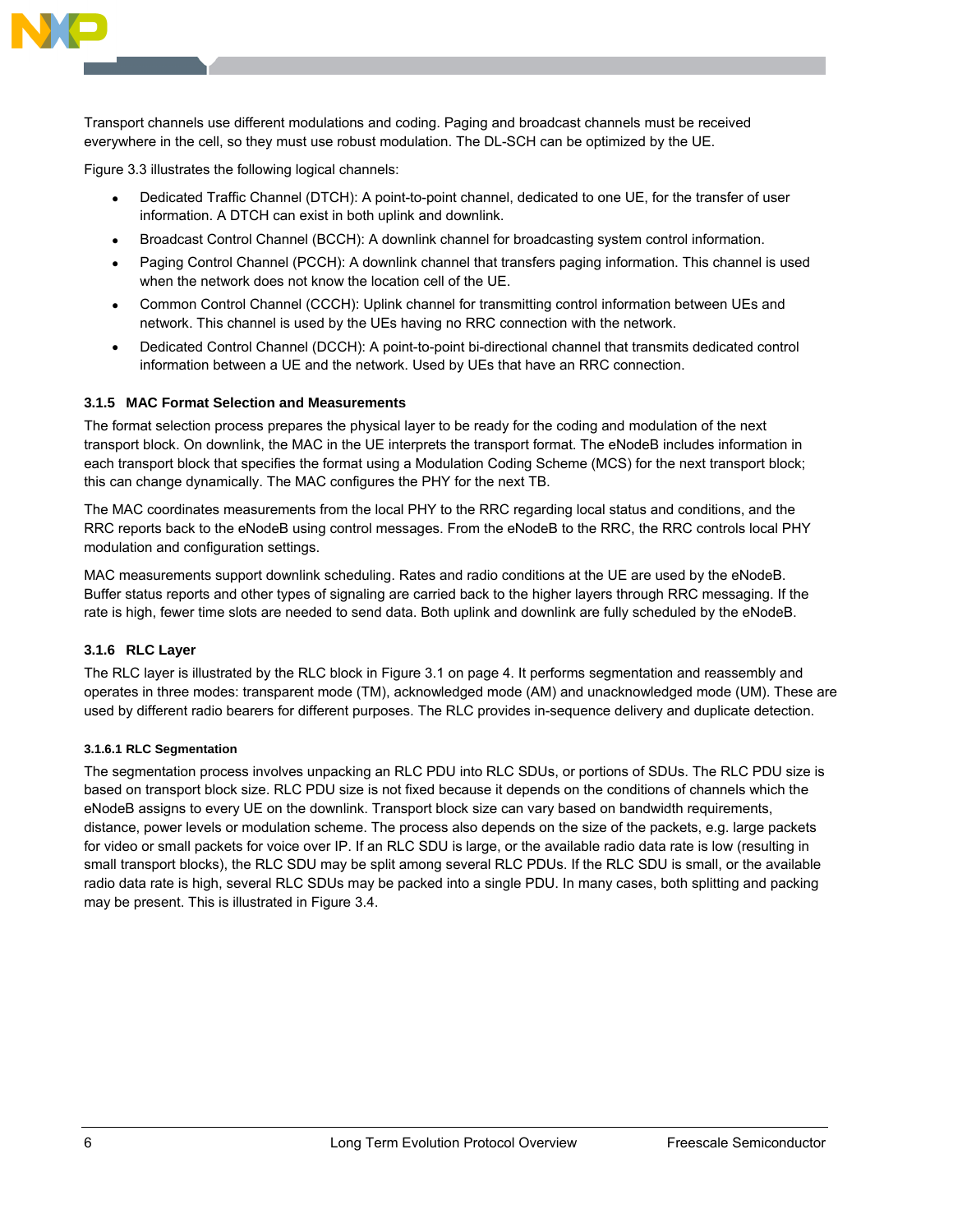





#### **3.1.6.2 RLC In-order Delivery**

The RLC ensures in-order delivery of SDUs. Out-of-order packets can be delivered during handover. The PDU sequence number carried by the RLC header is independent of the SDU sequence number (i.e. PDCP sequence number). An RLC SDU is built from (one or more) RLC PDUs for downlink. Packet order is corrected in the RLC using sequence numbers in the RLC header.

#### **3.1.6.3 RLC Modes**

As mentioned above, the RLC operates in three modes. Transparent mode is used only for control plane signaling for a few RLC messages during the initial connection. There is effectively no header; it simply passes the message through. Unacknowledged and acknowledged modes use the RLC header and indicate whether or not the ARQ mechanism is involved.

ARQ applies to an RLC SDU, while HARQ applies to a transport block. These interactions may contain a partial SDU, one SDU, or multiple SDUs. ARQ can be used for TCP/IP or critical information; it also might use unacknowledged mode for voice over IP or when there's no time for a retry because of latency requirements; in voice over IP, for example, a packet that does not arrive the first time is useless, and the higher layers make up for the difference. ARQ, unlike the HARQ, applies to the SDU at the top of the RLC. If the HARQ transmitter detects a failed delivery of a TB for example, maximum retransmission limit is reached—the relevant transmitting ARQ entities are notified and potential retransmissions and re-segmentation can be initiated at the RLC layer for any number of affected PDUs.

#### **3.1.7 PDCP Layer**

The Packet Data Convergence Protocol (PDCP) layer is illustrated by the PDCP block in Figure 3.1 on page 4. In earlier versions of GSM and 3GPP standards, the PDCP was only used for the packet data bearers, and the circuitswitched bearers connected directly from the host to the RLC layer. Because LTE is all-packet, this is now a place for higher-layer functions that sit above the packing and unpacking that goes on in the RLC.

PDCP functions in the user plane include decryption, ROHC header decompression, sequence numbering and duplicate removal. PDCP functions in the control plane include decryption, integrity protection, sequence numbering and duplicate removal. There is one PDCP instance per radio bearer. The radio bearer is similar to a logical channel for user control data.

#### **3.1.7.1 PDCP Header Compression**

Header compression is important because VoIP is a critical application for LTE. Because there is no more circuit switching in LTE, all voice signals must be carried over IP and there is a need for efficiency. Various standards are being specified for use in profiles for robust header compression (ROHC), which provides a tremendous savings in the amount of header that would otherwise have to go over the air. These protocols are designed to work with the packet loss that is typical in wireless networks with higher error rates and longer round trip time. ROHC is defined in IETF RFC 3095, RFC4815, and RFC 3843.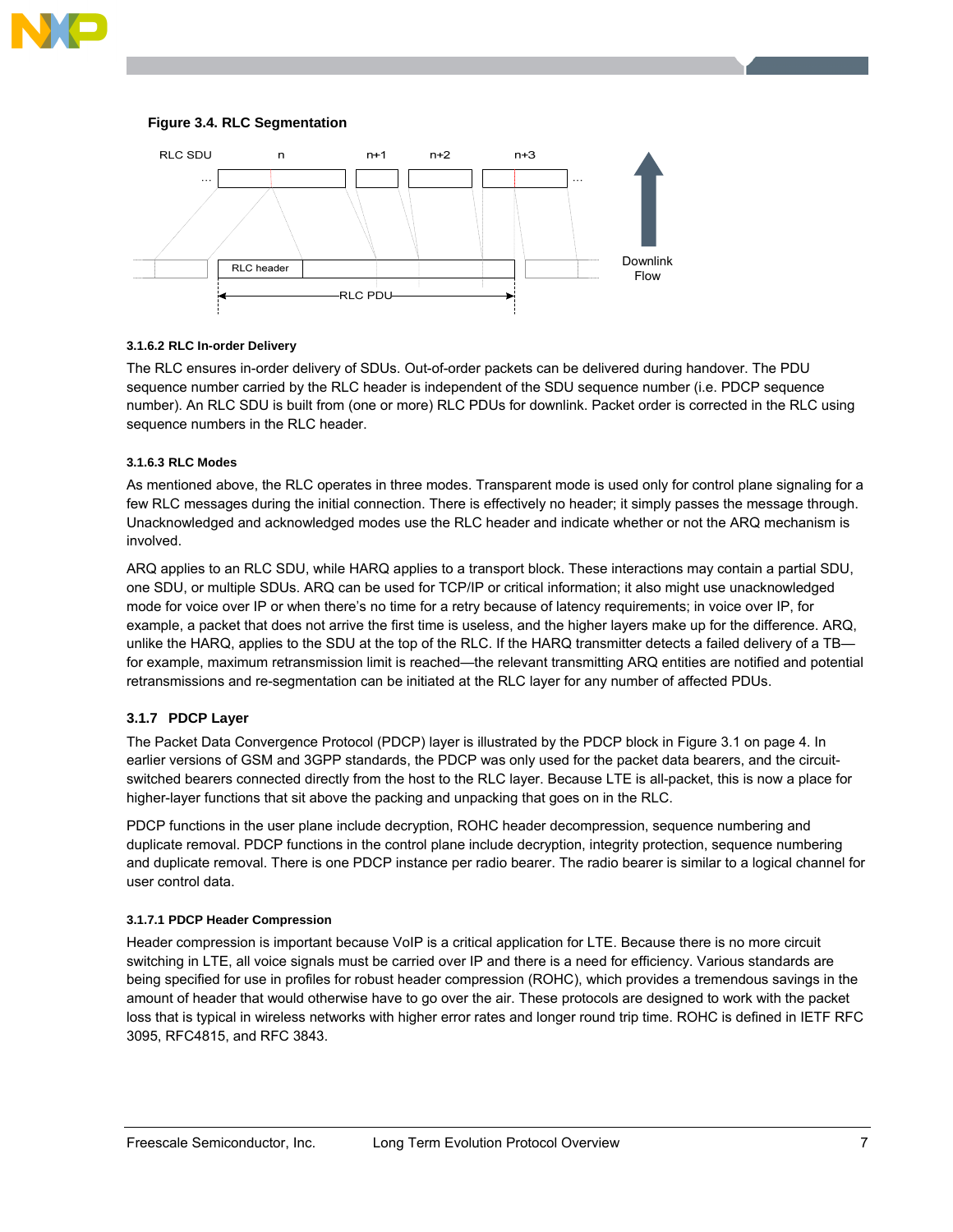

#### **Figure 3.5. PDCP Header Compression**



### **3.1.7.2 Ciphering and Integrity Protection**

Ciphering, both encryption and decryption, also occurs in the PDCP. Security has to occur below the ROHC because the ROHC can only operate on unencrypted packets. It cannot understand an encrypted header. Ciphering protects user plane data, radio resource control (RRC) data and non access stratum (NAS) data. Processing order in the PDCP is as follows: For the downlink, decryption occurs first, then ROHC Higher layers

decompression. For the uplink, ROHC compression occurs first, then encryption.

 Details of LTE security architecture are still being defined. The 3GPP System Architecture Working Group 3 (SA3) is responsible for security and has decided to use either Advanced Encryption Standard (AES) or SNOW 3G algorithms. Specific modes for AES are still being determined; AES is a block cipher and has to use specific operational modes to operate in a streaming mode.



# **3.2 Life of an LTE Packet: Uplink**

LTE processes on the uplink side are often similar to processes on the downlink side. Key differences are that the peak data rate is half that of downlink; access is granted by the eNodeB; there are changes in logical channels and transport channels; and random access is used for initial transmissions. The PHY uses SC-FDMA for the uplink because it has a lower peak-average ratio, which allows a more power-efficient transmitter in the UE.



# **Figure 3.6. Life of an LTE Packet: Uplink**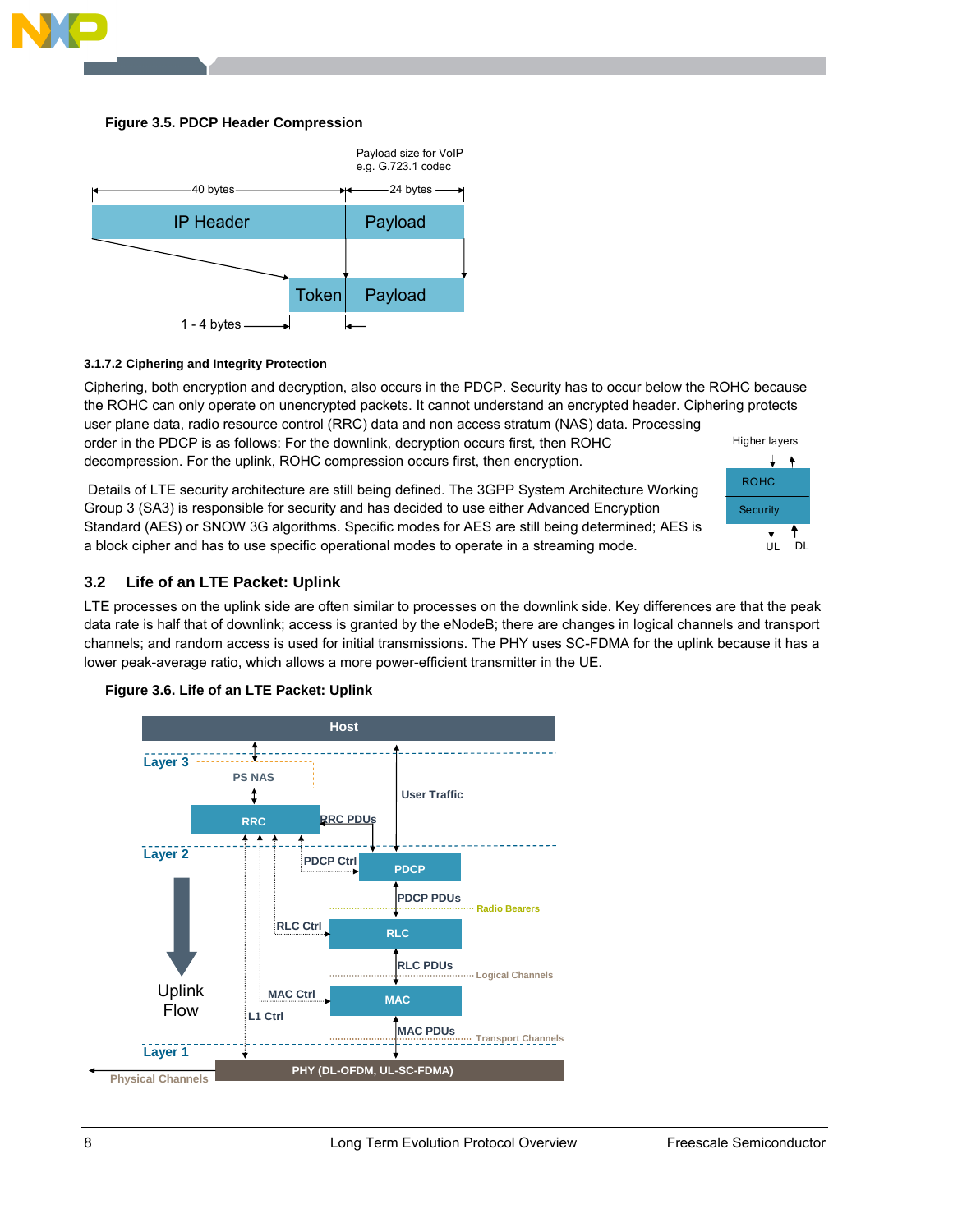

#### **3.2.1 PDCP Layer**

PDCP functions are symmetrical for the uplink and the downlink. The PDCP block in Figure 3.6 illustrates the process. The functions are the same for the header compression and encryption, but they occur in reverse order. Uplink processing includes header compression and encryption.

### **3.2.2 RLC Layer**

The RLC functions, shown in the RLC block in Figure 3.6, are also symmetrical for the uplink and the downlink. Instead of removing the headers, now headers are applied. There is still a need to support transparent mode, unacknowledged mode and acknowledged mode. The uplink process concatenates rather than segments the SDUs into transport blocks. Segmentation is only done when it is needed to fit SDUs into a transport block.

#### **3.2.2.1 Concatenation**

Concatenation is the process of packing an RLC SDU into a size appropriate for transport blocks. The RLC PDU size is chosen based on the transport block size for the radio bearer. If the RLC SDU is large, or the available radio data rate is low, the RLC SDU may be split into several RLC PDUs. If the RLC SDU is small, or the available radio data rate is high, several RLC SDUs may be packed into a single PDU. In many cases both splitting and packing occur. This is shown in Figure 3.7.



#### **Figure 3.7. RLC Concatenation in the Uplink**

#### **3.2.3 MAC Layer**

MAC functions in the uplink, illustrated in the MAC block in Figure 3.6, are significantly different in the uplink and downlink. Uplink functions include random access channel, scheduling, building headers and transport format selection.

#### **3.2.3.1 Transport Format Selection**

The MAC determines the transport format—how to use it, how to pack the information in, and what modulation and coding are available and configure the PHY appropriately to be ready to transmit. The Uplink Shared Channel (UL-SCH) is the primary transport channel. Format variables are modulation and coding, which determine data rate. The MAC determines the capacity of a transport block based on the transport format.

#### **3.2.3.2 MAC Uplink Channel Mapping**

The Common Control Channel (CCCH), Dedicated Control Channel (DCCH) and Dedicated Traffic Channel (DTCH) are all mapped to the UL-SCH.

All MAC transmissions on the UL-SCH must be scheduled by the Random Access Channel (RACH) procedure. When the UE is not connected, no transmit slots are ever scheduled. The RACH provides a means for disconnected devices to transmit. Transmitting on the UL-SCH requires a resource allocation from the eNodeB, and time alignment to be current. Otherwise the RACH procedure is required.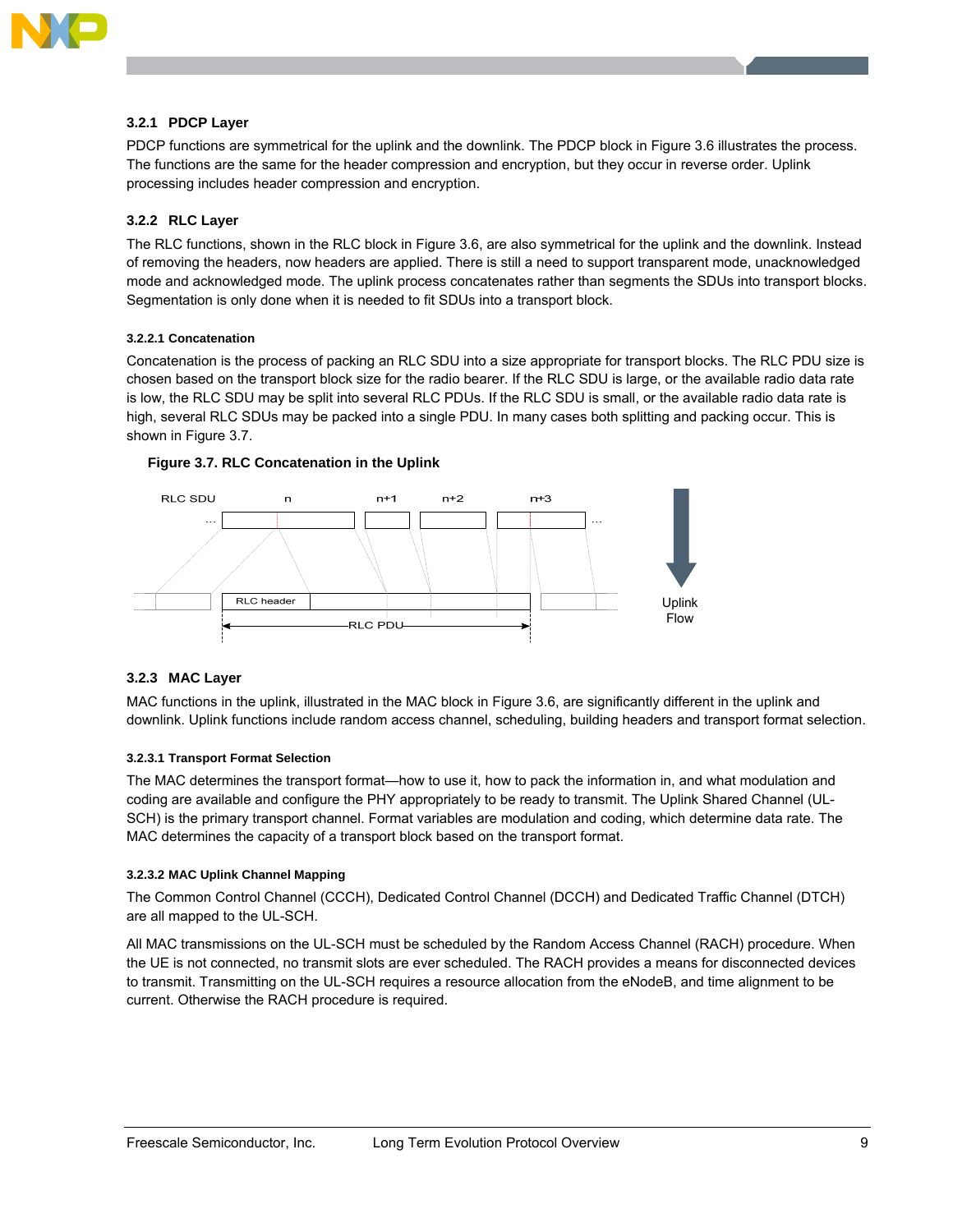

### **Figure 3.8. MAC Uplink Channel Mapping**



#### **3.2.3.3 Random Access Procedure**

The RACH procedure is used in four cases:

- Initial access from disconnected state (RRC IDLE) or radio failure
- Handover requiring random access procedure
- DL or UL data arrival during RRC\_CONNECTED after UL PHY has lost synchronization (possibly due to power save operation)
- UL data arrival when are no dedicated scheduling request (PUCCH) channels available

Timing is critical because the UE can move different distances from the base station, and LTE requires microsecondlevel precision; the speed-of-light propagation delay alone can cause enough change to cause a collision or a timing problem if it is not maintained.

There are two forms of the RACH procedure: Contention-based, which can apply to all four events above, and noncontention based, which applies to only handover and DL data arrival. The difference is whether or not there is a possibility for failure using an overlapping RACH preamble.

#### **3.2.3.4 Contention-based Random Access**

Figure 3.9 illustrates the four steps of the contention-based RACH procedure.

- 1. Random access preamble: sent on a special set of physical layer resources, which are a group of subcarriers allocated for this purpose
	- o Uses Zadoff-Chu sequence, a CDMA-like coding, to allow simultaneous transmissions to be decoded
	- o 6-bit random ID
- 2. Random access response
	- o Sent on Physical Downlink Control Channel (PDCCH)
	- o Sent within a time window of a few TTI
	- o For initial access, conveys at least RA-preamble identifier, timing alignment information, initial UL grant, and assignment of temporary C-RNTI



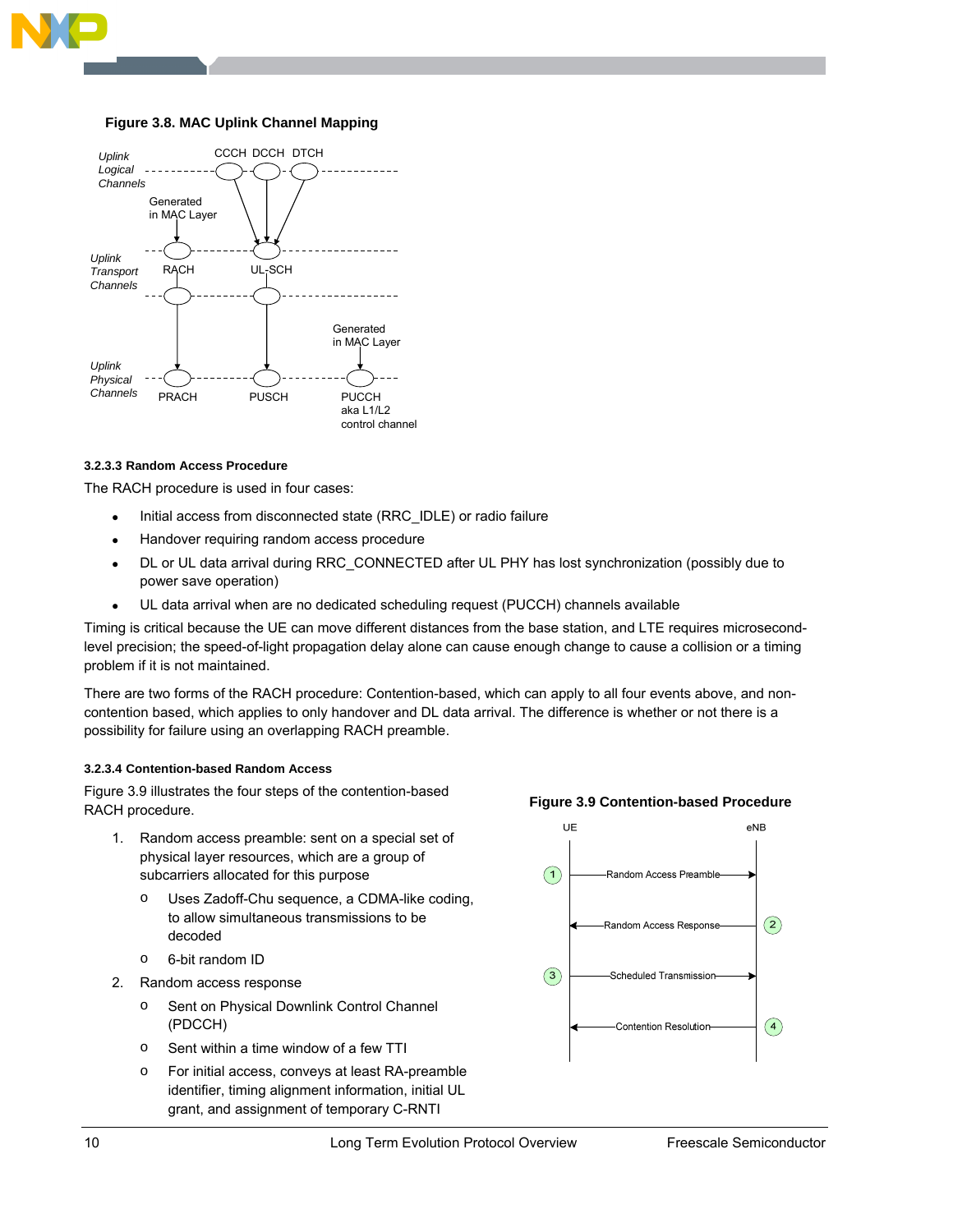

- o One or more UEs may be addressed in one response
- 3. Scheduled transmission
	- o Uses HARQ and RLC transparent mode on UL-SCH
	- o Conveys UE identifier
- 4. Contention resolution: The eNodeB uses this optional step to end the RACH procedure

#### **3.2.3.5 Non-Contention Based Random Access**

In the non-contention based random access procedure, there is no chance of a preamble collision because the code is pre-assigned by the eNodeB. Figure 3.10 illustrates the three steps in this procedure.

#### **Figure 3.10. Non-Contention Based Procedure**



- 1. Random access preamble assignment: the eNodeB assigns the 6 bit preamble code
- 2. Random access preamble: the UE transmits the assigned preamble
- 3. Random access response
	- o Same as for contention based RA
	- o Sent on PDCCH (Physical Downlink Control Channel)
	- o Sent within a time window of a few TTI
	- o Conveys at least the timing alignment information and initial Ul grant for handover, and the timing alignment information for DL data arrival. In addition, RA-preamble identifier if addressed to RA-RNTI on L1/L2 control channel.
	- o One or more UEs may be addressed in one response

# **3.3 Life of a Packet: Conclusion**

Figure 3.11 shows a different view of the LTE protocol stack. This view shows multiple instances of the RLC and PDCP, which are usually different radio bearers. The radio bearers are characterized by parameters describing the type of information and QoS transported over the radio interface. One of these groupings might be for voice over IP, another for a video stream, another for best-effort file transfer or some background processing or another for the control plane. Scheduling is global, because it controls the relative priority of the radio bearers and logical channels.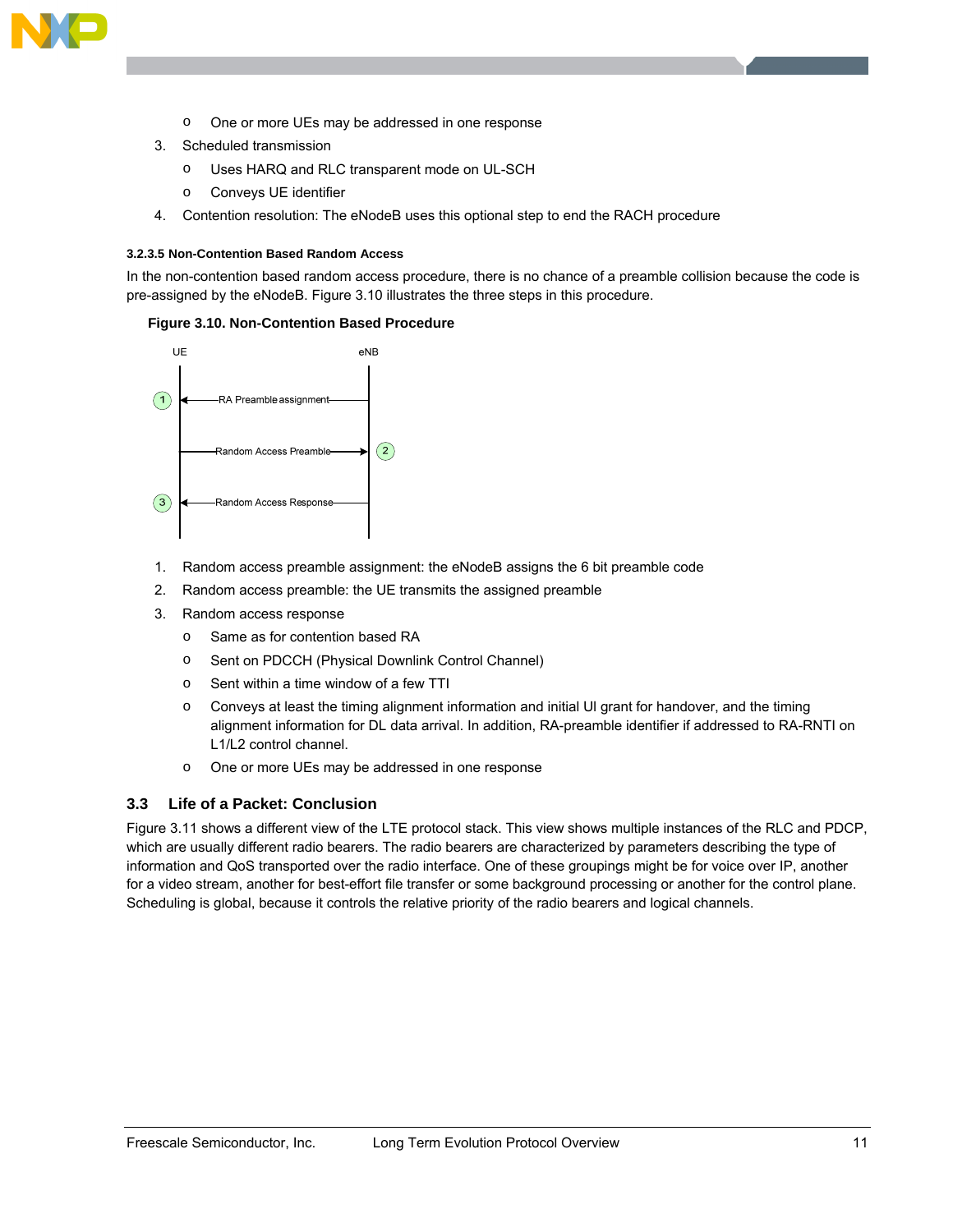

# **Figure 3.11. LTE Protocol Stack**



# **4 LTE Protocol Operation**

This section moves away from the flow of packets and examines the LTE protocol on a system level.

# **4.1 Scheduling**

The eNodeB allocates physical layer resources for the uplink and downlink shared channels (UL-SCH and DL-SCH). Resources are composed of Physical Resource Blocks (PRB) and Modulation Coding Scheme (MCS). The MCS determines the bit rate, and thus the capacity, of PRBs. Allocations may be valid for one or more TTIs; each TTI interval is one subframe (1 ms).

Semi-persistent scheduling reduces control channel signaling. If every allocation was individually signaled, the overhead would be unacceptable. In an application such as voice over IP, for example, a downlink frame occurs every 10 to 20 milliseconds. If each downlink frame were signaled individually, it would cause a lot of traffic on the control channel and the control channel would need a lot more bandwidth than necessary. Semi-persistent scheduling lets you set up an ongoing allocation that persists until it is changed. Semi-persistent schedules can be configured for both uplink and downlink.

# **4.1.1 Downlink Scheduling**

The PDCCH carries the Cell Radio Network Temporary Identifier (C-RNTI), which is the dynamic UE identifier. The C-RNTI indicates that an upcoming downlink resource has been demultiplexed by the MAC and passed on to higher layers and is now scheduled for this UE. Semi-persistent scheduling periodicity is configured by RRC. Whether scheduling is dynamic or semi-persistent is indicated by using different scrambling codes for the C-RNTI on PDCCH. The PDCCH is a very low-bandwidth channel; it does not carry a lot of information compared to the downlink shared channel.



#### **Figure 4.1. Dynamic Scheduling**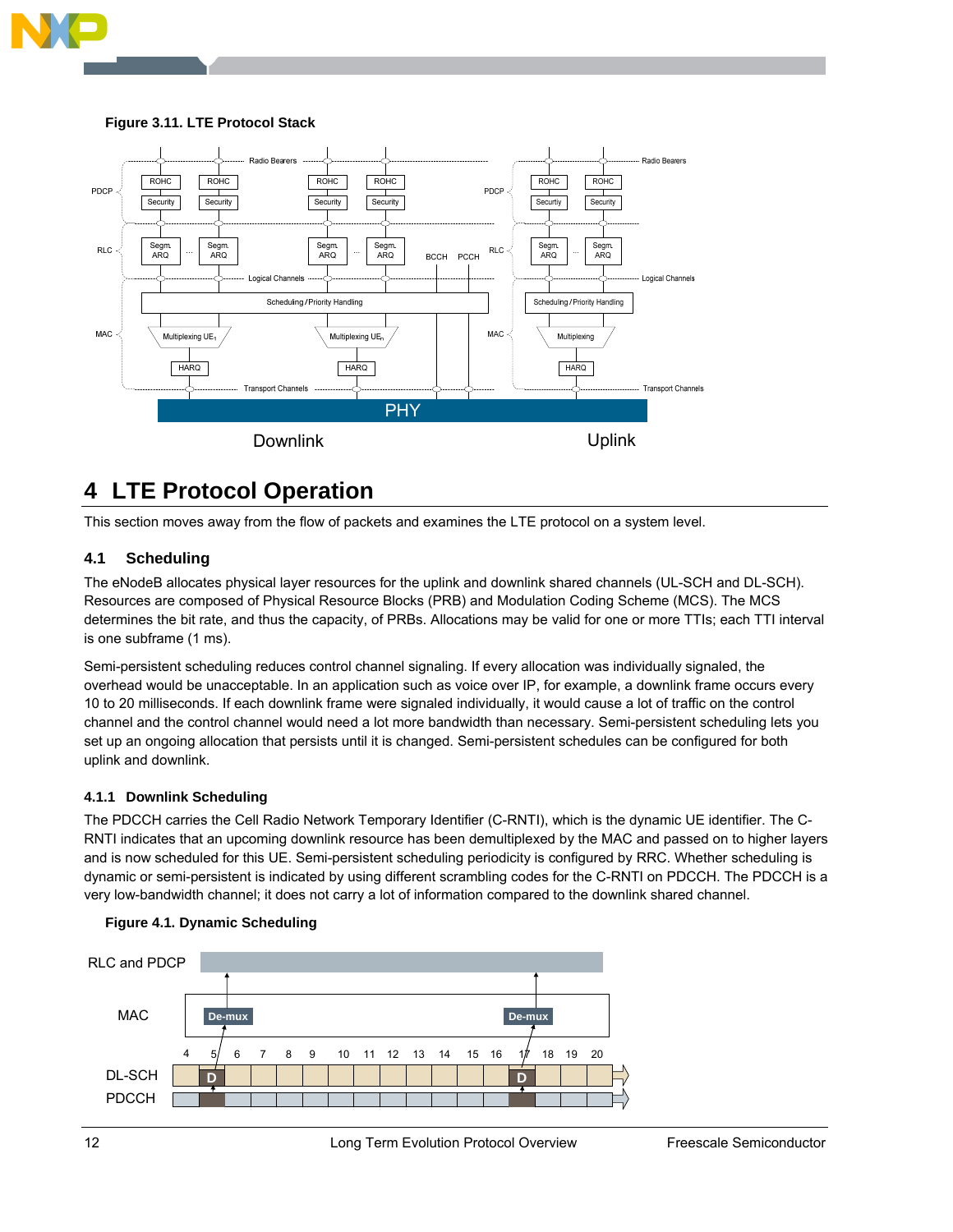

Figure 4.2 adds semipersistent scheduling information to the information presented in Figure 4.1. Here, the RRC configures some of the semipersistent scheduling. This illustration shows a four-TTI example. The first time it actually occurs there is signaling on the PDCCH. After that, every four TTIs there is a transmission which occurs without any signaling on the control channel. You can still use dynamic scheduling at the same time for other purposes if necessary; this carries on until changed by another indication on the control channel.





# **4.1.2 Downlink Scheduling with HARQ**

Figure 4.3 continues to build on Figure 4.2. Again, the C-RNTI is found on the PDCCH, indicating that an upcoming downlink resource is scheduled for this UE.



### **Figure 4.3. Downlink Scheduling with HARQ**

Figure 4.4 adds an illustration of the ACK/NACK process to Figure 4.3. HARQ generates an ACK or NACK, which is sent on L1/L2 control channel (PUCCH) on subframe n+4, for each downlink transport block. Here there is a negative acknowledgement, so a subframe needs to be retransmitted using HARQ. The retransmission is signaled dynamically and downlinked, then it is decoded and sent up to higher layers. Finally the subframe has to be acknowledged again. The process can become fairly complicated when both acknowledgements and semipersistent scheduling are involved.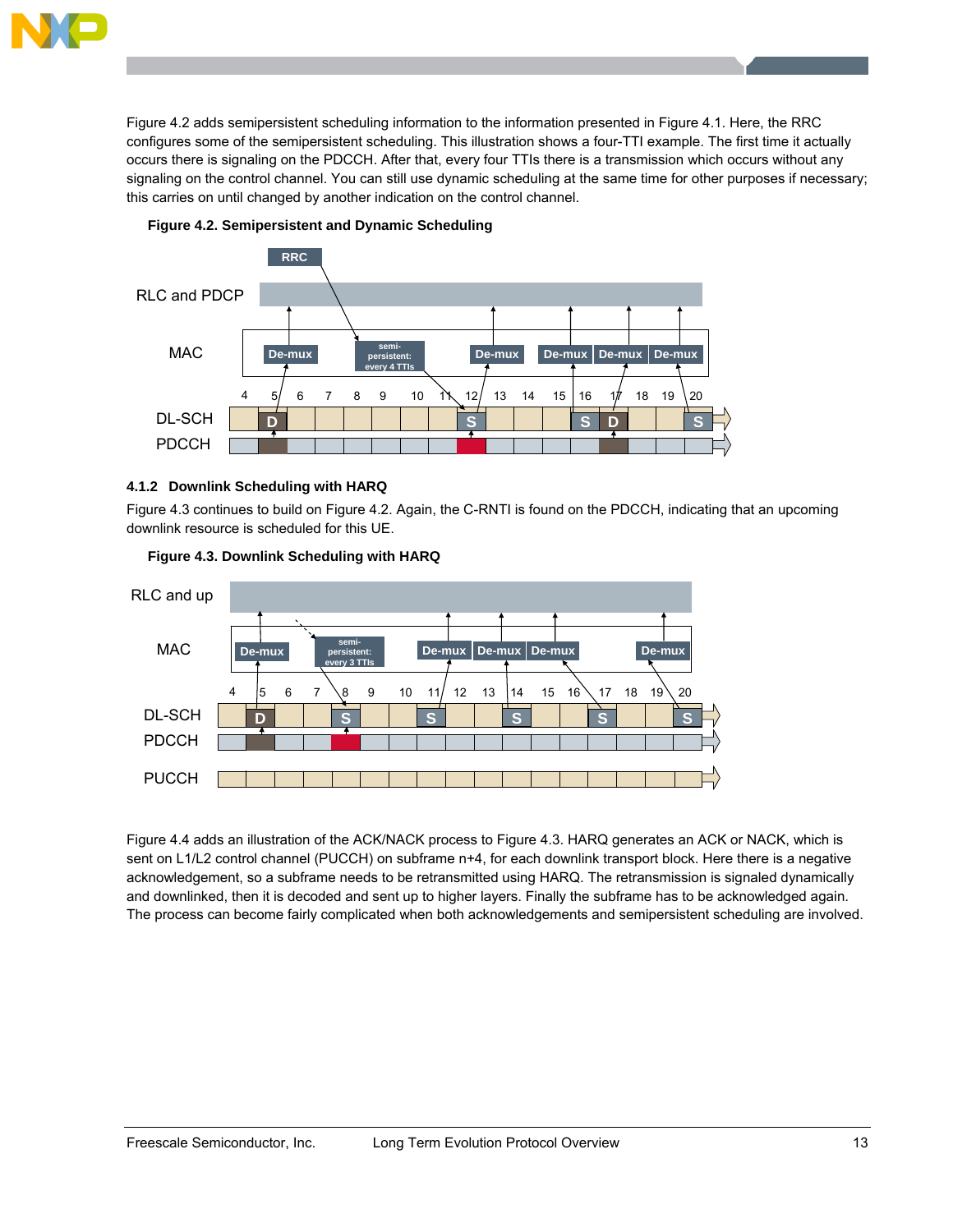



### **Figure 4.4. ACK/NACK Process in Downlink Scheduling**

### **4.1.3 Uplink Scheduling with HARQ**

As with the downlink, uplink scheduling information is found on the PDCCH. The C-RNTI indicates that an upcoming uplink resource is scheduled for this UE in 4 TTI. The 4 TTI delay between when uplink slot availability is present to when it actually has to be sent gives the UE time to dequeue, determine the proper priority and determine the best way to pack that transport block with information based on the QoS requirements of the scheduler that it's running locally. Figure 4.5 illustrates this process.





Figure 4.6 builds on Figure 4.5 to show the ACK/NACK process. The Physical HARQ Indicator Channel (PHICH) is a special channel for providing feedback from the eNodeB back to the UE on the HARQ process for the uplink. It carries ACK/NACK messages for uplink data transport blocks. HARQ is synchronous, with a fixed time of 4 TTI from uplink to ACK/NACK on the downlink from the eNodeB. The eNodeB responds back with an opportunity to retransmit which is then scheduled and retransmitted. Although this illustration does not show the positive acknowledgement after that, it would occur.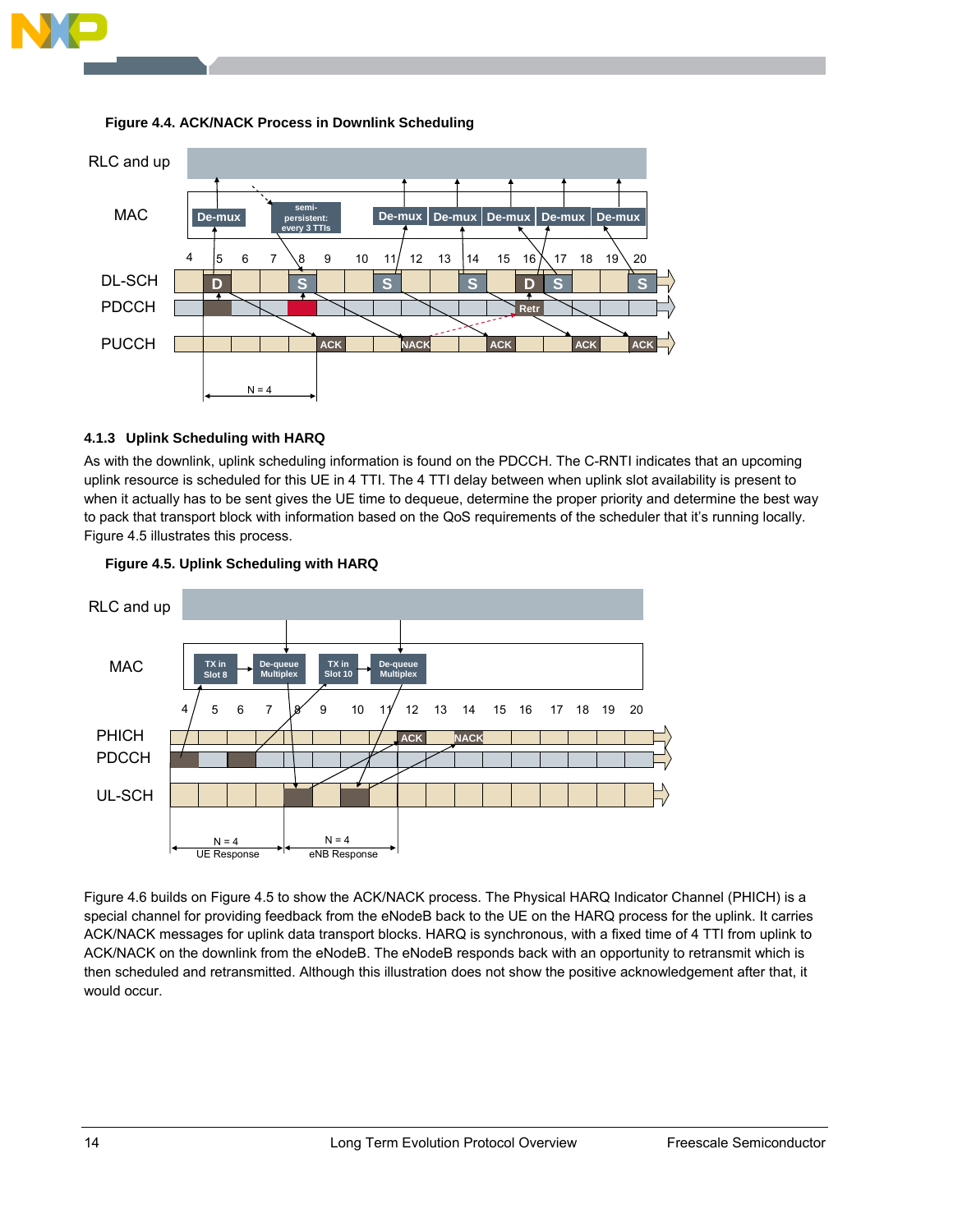



#### **Figure 4.6. ACK/NACK Process in Uplink Scheduling**

# **4.2 QoS Architecture**

LTE architecture supports "hard QoS," with end-to-end quality of service and guaranteed bit rate (GBR) for radio bearers. Just as Ethernet and the internet have different types of QoS, for example, various levels of QoS can be applied to LTE traffic for different applications. Because the LTE MAC is fully scheduled, QoS is a natural fit.

Evolved Packet System (EPS) bearers provide one-to-one correspondence with RLC radio bearers and provide support for Traffic Flow Templates (TFT). There are four types of EPS bearers:

- GBR Bearer resources permanently allocated by admission control
- Non-GBR Bearer no admission control
- Dedicated Bearer associated with specific TFT (GBR or non-GBR)
- Default Bearer Non GBR, "catch-all" for unassigned traffic

# **4.3 Management and Control Functions**

UE management and control is handled in the Radio Resource Control (RRC). Functions handled by the RRC include the following:

- Processing of broadcast system information, which provides information that allows a device to decide if it wants to connect to the network or not from the access stratum (AS) and non access stratum (NAS)
	- The access stratum is the functional grouping consisting of the parts in the infrastructure and the UE, and the protocols between these parts, specific to the access technique (i.e. the way the specific physical media between the UE and the infrastructure is used to carry information). The access stratum provides services related to the transmission of data over the radio interface and the management of the radio interface to the other parts of UMTS
- Paging, which indicates to a device in idle mode that it might have an incoming call
- RRC connection management between the UE and the eNodeB
- Integrity protection and ciphering of RRC messages (RRC uses different keys than the user plane)
- Radio Bearer control (logical channels at the top of the PDCP)
- Mobility functions (handover during active calls, and cell reselection when idle)
- UE measurement reporting and control of signal quality, both for the current base station and other base stations that the UE can hear
- QoS management maintains the uplink scheduling to maintain QoS requirements for different active radio bearers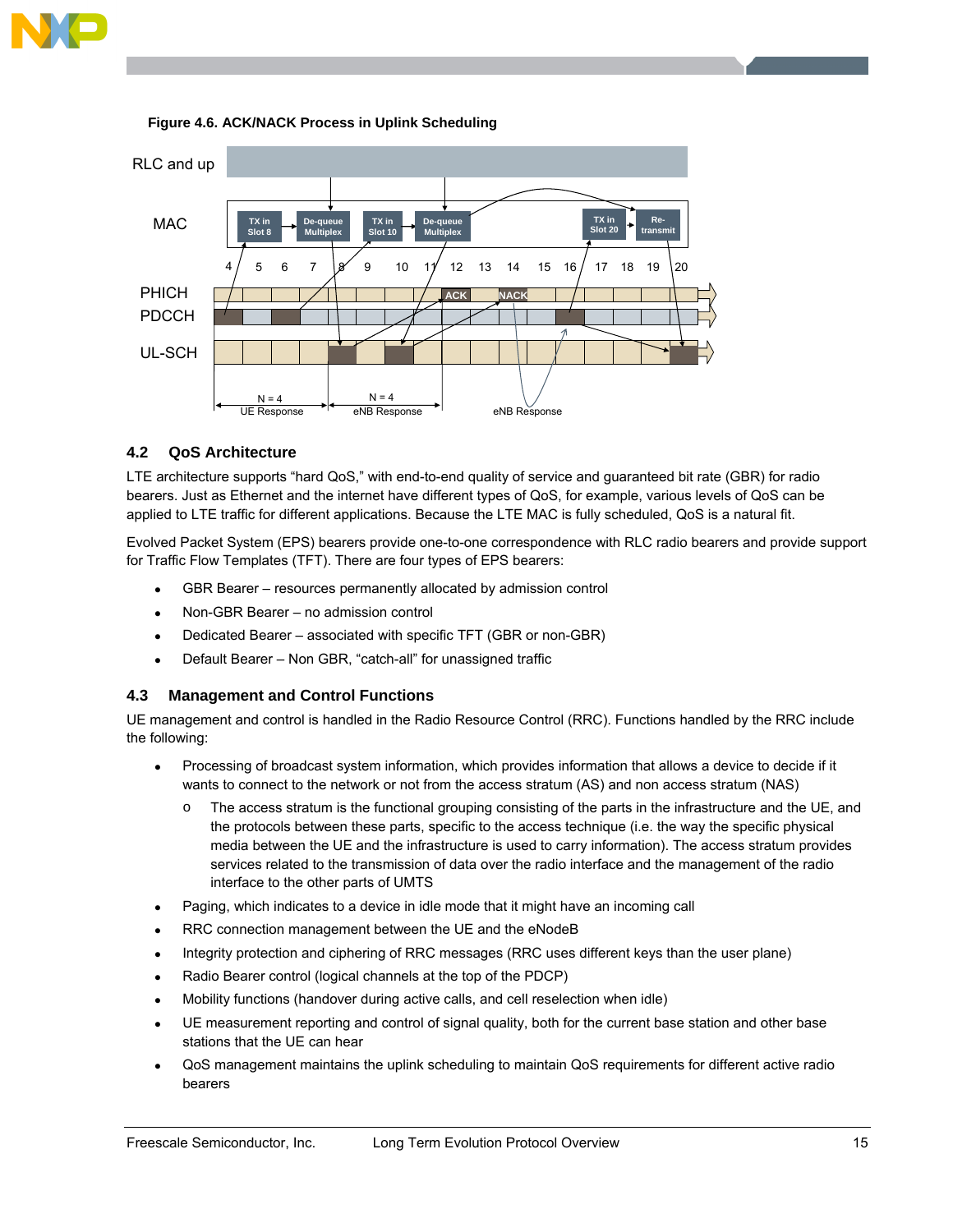

There are two RRC states:

- RRC  $Id$ le the radio is not active, but an ID is assigned and tracked by the network
- RRC Connected active radio operation with context in the eNodeB base station

Figure 4.7 shows a state diagram of functions in the two RRC states. Connected mode measures, transmits and receives data. The idle state handles cell reselection, network selection, receiving and paging. In discontinuous reception (DRX), low power mode is configured in both active mode and idle mode. This is a much longer time period in idle mode; active mode is much shorter, based on activity level.

### **Figure 4.7. RRC States**



# **4.4 Handover and Roaming**

Handover is an important function that maintains seamless connectivity when transitioning from one base station to another. There are two types of handover: intra-RAT, which is within one radio access technology (i.e. LTE-to-LTE from one eNodeB to another), and inter-RAT between radio access technologies. Inter-RAT could be between LTE and GSM or 3G WCDMA, 3GPP2, WiMAX or even wireless LAN. These non-LTE handovers are being defined for the LTE standard. These involve higher layers and often different radio modems, but call continuity is guaranteed with up to 100 milliseconds of disruption when a call is transferred using techniques such as mobile IP or operations in software layers above the modem stack.

Handover occurs in the active state; it is controlled by the network (the eNodeB).The network uses measurements from the UE and its own knowledge of the network topology to determine when to handover a UE, and to which eNodeB. Cell re-selection occurs in the idle state; it is controlled by the UE.

#### **4.4.1 Handover Measurement**

In a single-radio architecture, it is challenging to monitor other networks while the receiver is active, because they are on different frequencies. The radio can only receive on one channel at a time. The radio needs to listen to other frequencies to determine if a better base station (eNodeB) is available.

In the active state, the eNB provides measurement gaps in the scheduling of the UE where no downlink or uplink scheduling occurs. Ultimately the network makes the decision, but the gap provides the UE sufficient time to change frequency, make a measurement, and switch back to the active channel. This can normally occur in a few TTIs. This has to be coordinated with the DRX, which also causes the system to shut off the radio for periods of time to save power.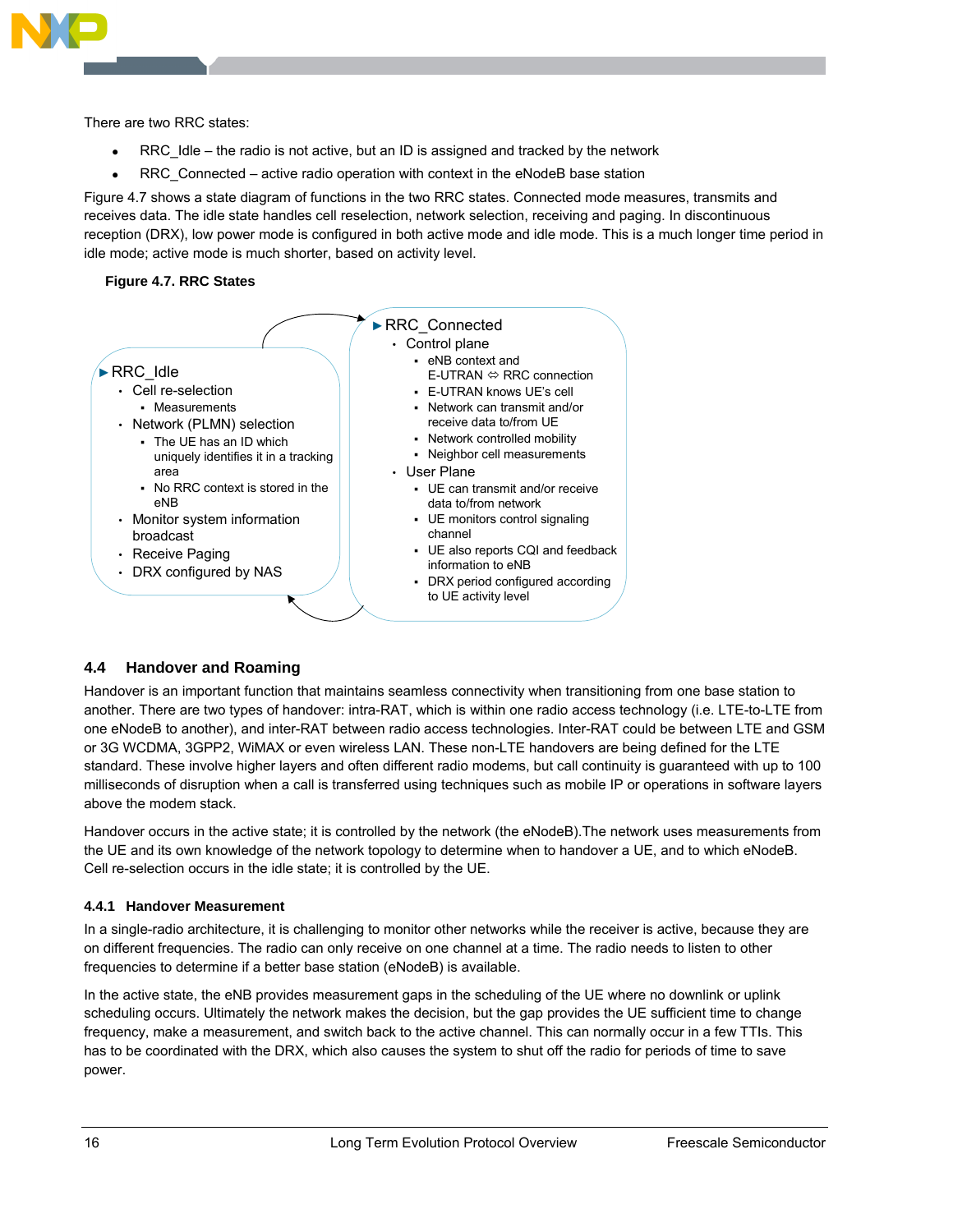

#### **4.4.2 Handover: Neighbor Lists**

The LTE network provides the UE with neighbor lists. Based on the network knowledge configuration, the eNodeB provides the UE with neighboring eNB's identifiers and their frequency. During measurement gaps or idle periods, the UE measures the signal quality of the neighbors it can receive. The UE reports results back to the eNodeB and the network decides the best handover (if any), based on signal quality, network utilization, etc.

### **4.5 Power Save Operation**

In wireless data communication, the receiver uses significant power for the RF transceiver, fast A/D converters, wideband signal processing, etc. As LTE increases data rates by a factor of 50 over 3G, wireless device batteries are still the same size, so substantial improvements in power use are necessary to operate at these very high rates and wide bandwidths. Some of that savings comes from hardware, some from system architecture and some from the protocol.

Wireless standards employ power save mechanisms. The objective is to turn off the radio for the most time possible while staying connected to the network. The radio modem can be turned off "most" of the time while the mobile device stays connected to the network with reduced throughput. The receiver is turned on at specific times for updates. Devices can quickly transition to full power mode for full performance.

### **4.5.1 DRX and DTX**

LTE power save protocols include Discontinuous Reception (DRX) and Discontinuous Transmission (DTX). Both involve reducing transceiver duty cycle while in active operation. DRX also applies to the RRC\_Idle state with a longer cycle time than active mode. However, DRX and DTX do not operate without a cost: the UE's data throughput capacity is reduced in proportion to power savings.

The RRC sets a cycle where the UE is operational for a certain period of time when all the scheduling and paging information is transmitted. The eNodeB knows that the UE is completely turned off and is not able to receive anything. Except when in DRX, the UE radio must be active to monitor PDCCH (to identify DL data). During DRX, the UE radio can be turned off. This is illustrated in Figure 4.8.



# **Figure 4.8. DRX Cycle**

#### **4.5.2 Long and Short DRX**

In active mode, there is dynamic transition between long DRX and short DRX. Long DRX has a longer "off" duration. Durations for long and short DRX are configured by the RRC. The transition is determined by the eNodeB (MAC commands) or by the UE based on an activity timer.

Figure 4.9 shows the DRX cycle operation during a voice over IP example. A lower duty cycle could be used during a pause in speaking during a voice over IP call; packets are coming at a lower rate, so the UE can be off for a longer period of time. When speaking resumes, this results in lower latency. Packets are coming more often, so the DRX interval is reduced during this period.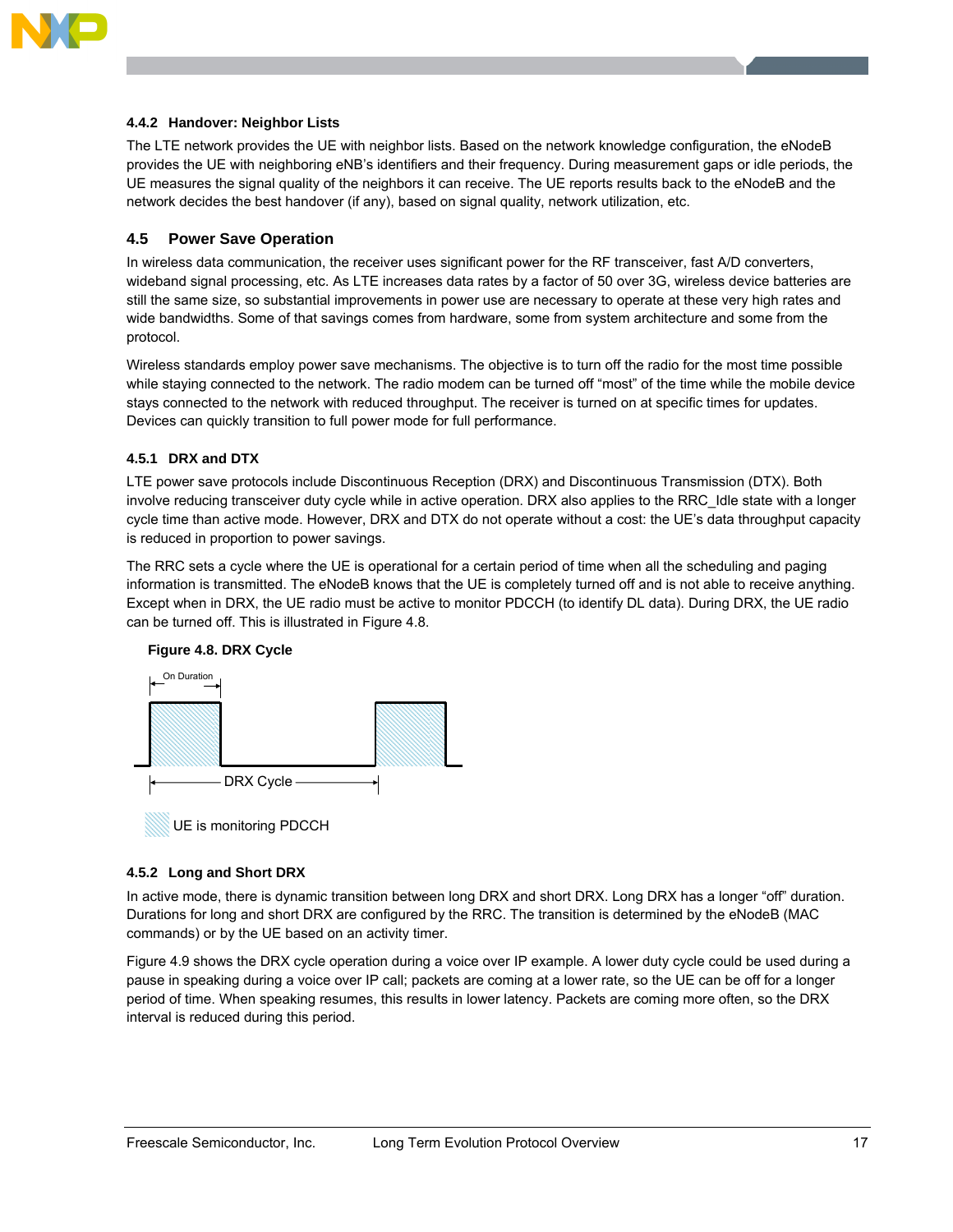

### **Figure 4.9. Long and Short DRX**



# **5 Conclusion**

The principal of LTE is that the LTE network, like all cellular systems, is designed to operate in scarce and valuable licensed spectrum. This means that it is highly optimized and a lot of complexity is necessary for the highest possible efficiency. When the standards body has to choose between efficiency and simplicity, they always choose efficiency to make the best use of this spectrum.

LTE uses all the time on the downlink for conveying data; the downlink PHY is fully scheduled so there are no gaps due to arbitration or contention except for the initial access on the random access procedure. The downlink carries multiple logical channels over one link, so a lot of information is multiplexed together in one transport block, as opposed to other networks where any given packet is only carrying one type of information at a given time, such as in a control plane or a user plane.